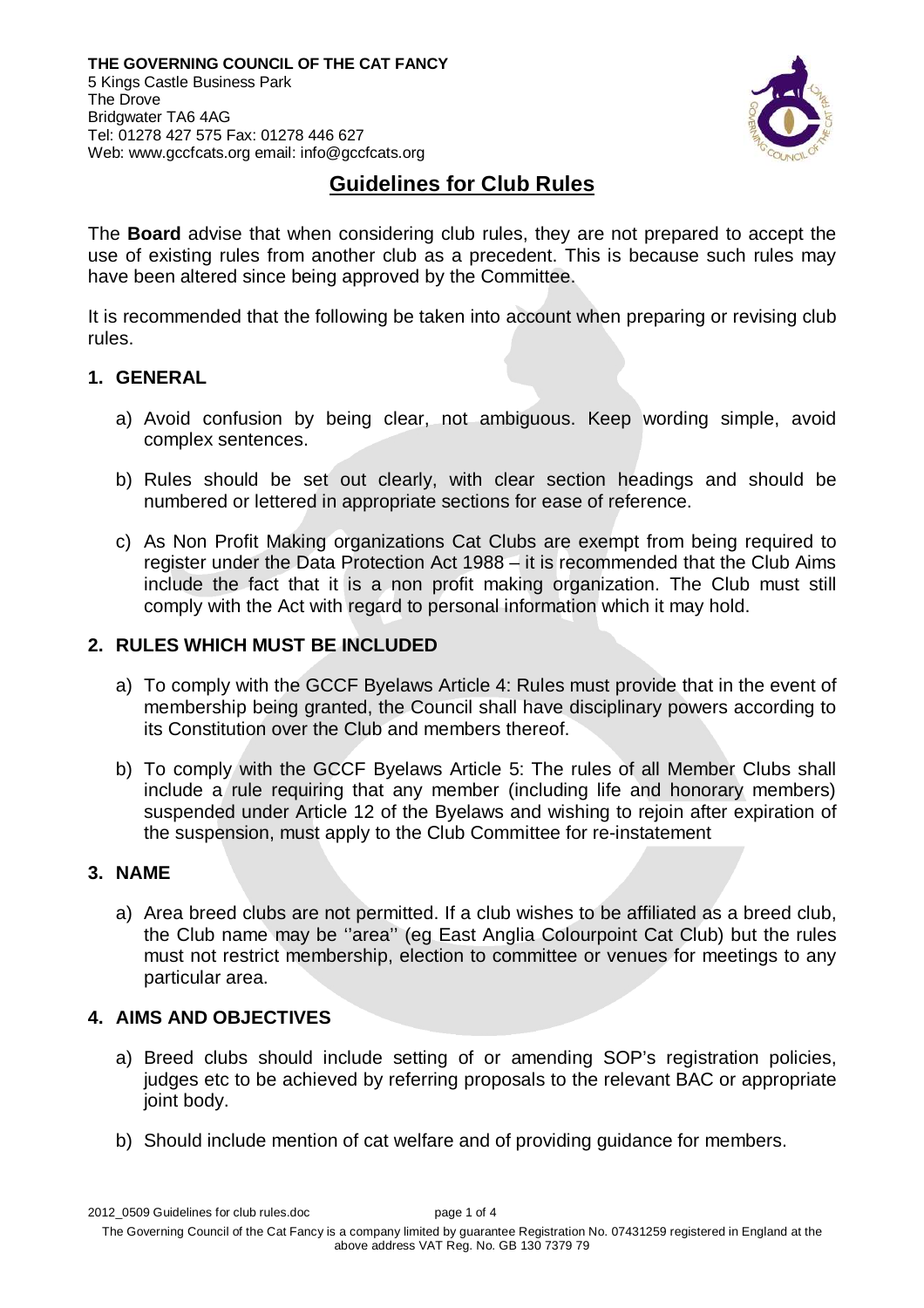

# **Guidelines for Club Rules - Continued**

### **5. OFFICERS AND COMMITTEE**

- a) President and Vice President state how they are appointed and for how long.
- b) Committee rules must state specific number on committee (''up to'' or ''not more than'' are not acceptable). State whether officers are part of or in addition to this number.
- c) Officers, committee members and BAC representatives (if applicable) state how they are elected. Also clarify which positions constitute the Officers.
- d) Delegate(s) (if applicable) must be elected by postal ballot of all members or at the AGM. Rules should state which procedure is to be adopted.
- e) State terms of office for officers try to avoid them all retiring at the same time. Chairman/Treasurer, Vice-Chairman/Secretary are good parings if more than one is to retire at a time.
- f) State term of office for committee members or how many to retire each year.
- g) Co-options to fill vacancies are only until the next AGM, when they must stand for election to continue on the committee. Co-opted members filling vacancies have voting rights: "extra" co-options do not.
- h) Define the powers of the committee.

## **6. FINANCE**

- a) Rules should state that funds must be deposited in an account(s) in the name of the club.
- b) Rules should state that cheques, over a certain value, must be signed by two out of three officers, or named people, one of whom will usually be the Treasurer. It is not advisable to specify one must be the Treasurer as difficulties can arise if the treasurer is incapacitated or leaves suddenly. If two officers live at the same address, cheques must be signed by someone from a different address.
- c) It is usually better if the financial year is the same as the calendar year.
- d) Do not use the terms audited or auditor. ''Examined by an independent person'' is the suggested phrase. Audited and auditor require that a qualified auditor carries out the audit and this can be expensive.
- e) The Rules must state that this independent person is to be appointed by members at the AGM.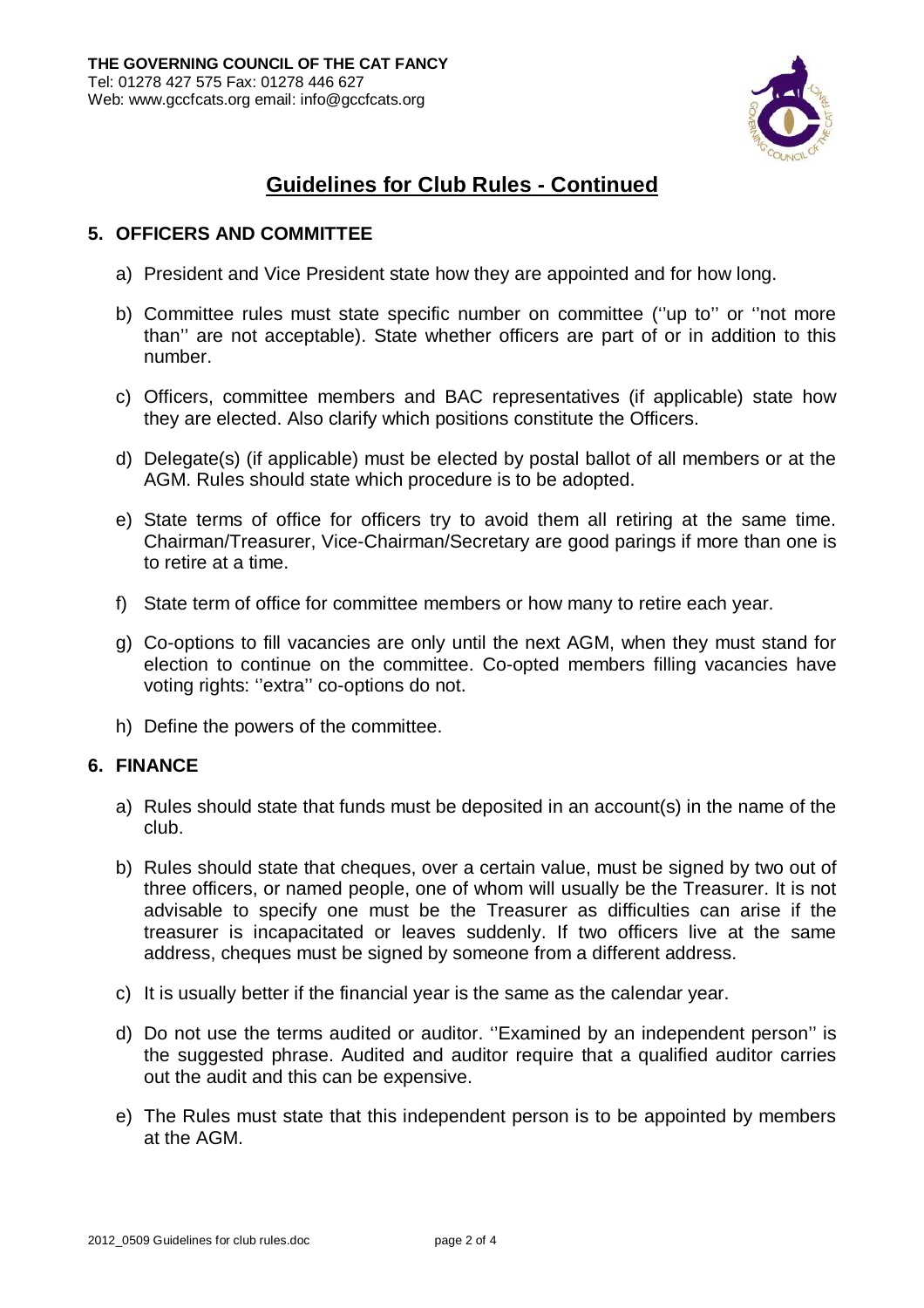

# **Guidelines for Club Rules - Continued**

### **7. MEMBERSHIP**

- a) Clubs are strongly recommended not to give reasons for refusal of membership.
- b) State that members expelled from the club have the right of appeal to the membership within a reasonable period of time. Define the appeal procedure. Waiting until the next AGM may be too long. The member expelled must be given a reasonable length of time to prepare their defence and always be given a fair opportunity to attend said meeting.
- c) Include a rule re GCCF suspension and re-election to the club see GCCF Byelaws Article 5(2).
- d) Specify classes of membership, i.e. Ordinary, Life etc
- e) Specify how subscription rate are set and payment deadlines.
- f) Define re-entry requirements for late payments or lapsed members.
- g) Define election procedure Honorary Members. Make it clear that Honorary Members have no voting rights.

#### **8. MEETINGS**

- a) Sufficient notice of meetings must be given suggested 4 weeks.
- b) AGM set a specific date for receipt by secretary of nominations, items, etc for AGM agenda. "x" weeks before meeting is not suitable as how will members know when the meeting is to be before they get the agenda? If date of AGM is advised in a notice circulated to members, sufficient time must be given, say minimum of 4 weeks, for the members to respond.
- c) SGM sufficient notice must be given to all members, stating the business to be conducted. No other business can be dealt with at such a meeting, except defrayment of costs. Include a statement in the Rules that responsibility for defrayment of costs will be decided by the members at the meeting.
- d) AGM quorum should be at least one more that the number of committee members attending, but not too high otherwise it may be difficult to get sufficient members to attend.
- e) Quorum for committee meetings should normally be 50% of voting committee members plus 1, including officers.
- f) State how many officers are required to be present as part of the quorum at meetings.